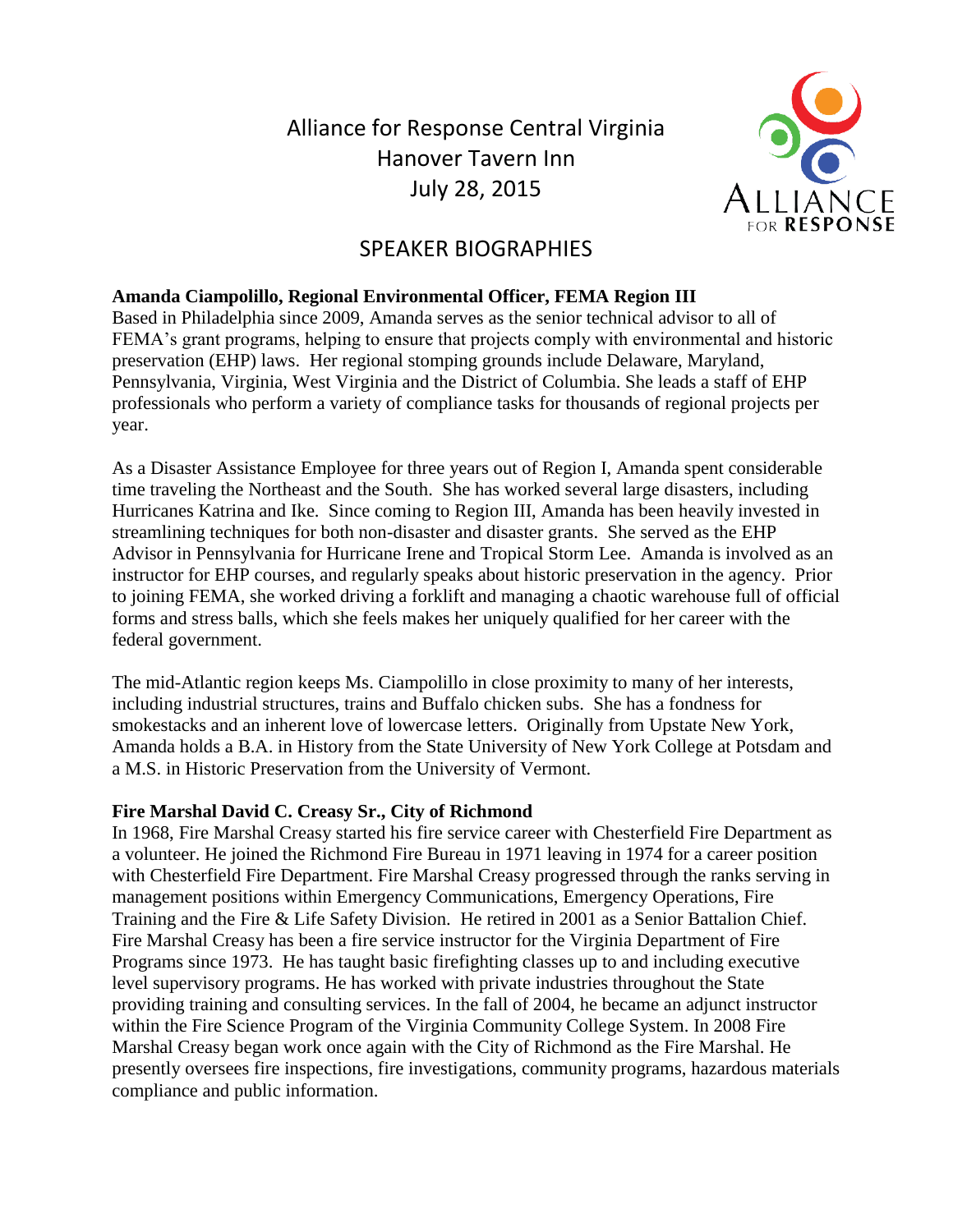**Dawn Eischen, Public Affairs Director, Virginia Department of Emergency Management** Dawn was named the Virginia Department of Emergency Management's (VDEM) public affairs director in January 2014. She serves as the agency's spokesperson and manages media relations, emergency preparedness education, the agency's website and social media initiatives. During emergencies, she is the commonwealth's chief external affairs officer responsible for coordinating state agency public information activities through the Joint Information Center at the Virginia Emergency Operations Center.

Previously, Eischen served as the Virginia Department of Transportation (VDOT) Richmond District's primary media spokesperson during weather events and other transportation emergencies. Before joining VDOT, she was VDEM's public affairs coordinator, responsible for developing disaster awareness campaigns including tornado, hurricane and winter preparedness, among others.

Other positions she has held include public relations manager for the Atlanta Humane Society and public affairs specialist with the American Red Cross in Fort Worth, Texas. Eischen has deployed to several disasters during her career as a public affairs representative of the commonwealth and the Red Cross to include hurricanes Sandy, Ike and Katrina.

## **Allen Evans, Training and Compliance Coordinator, Virginia Museum of Fine Arts**

## **Lori Foley, Director of Emergency Programs, Foundation of the American Institute for Conservation (FAIC)**

Before coming to FAIC, Lori served as Vice President of Emergency Programs and Director of the Heritage Emergency National Task Force for Heritage Preservation, beginning in March 2011. Previously, she was Director of Preservation Services and the Field Service Representative at the Northeast Document Conservation Center in Andover, Massachusetts. She has served as co-chair of the AIC Emergency Committee, and is currently a member of the AIC Collections Emergency Response Team (AIC-CERT).

## **Lindsay LeGrand, Communications Manager, Virginia Department of Transportation**

Lindsay is an alumna of the College of William and Mary. She has served as a spokesperson and crisis communicator at the Williamsburg Area Transit Authority in Williamsburg, VA and currently serves as Communications Manager and the primary spokesperson for the Virginia Department of Transportation's Richmond District. In this role, she has responded to hundreds of emergency-related media inquiries, mostly related to snow removal and other VDOT maintenance questions.

## **Ken Myers, Director of Operations and Capital Projects, The Valentine**

A 1991 VCU graduate with a B.S. in History, Ken has served numerous roles at the Valentine since 1994. His responsibilities at the Valentine include maintenance of the buildings and grounds and management of construction/renovation projects. Ken is a long-time member of the International Association of Museum Facility Administrators. He has been at the museum through Hurricane Floyd, Hurricane Irene, Tropical Storm Gaston, one small building fire, and